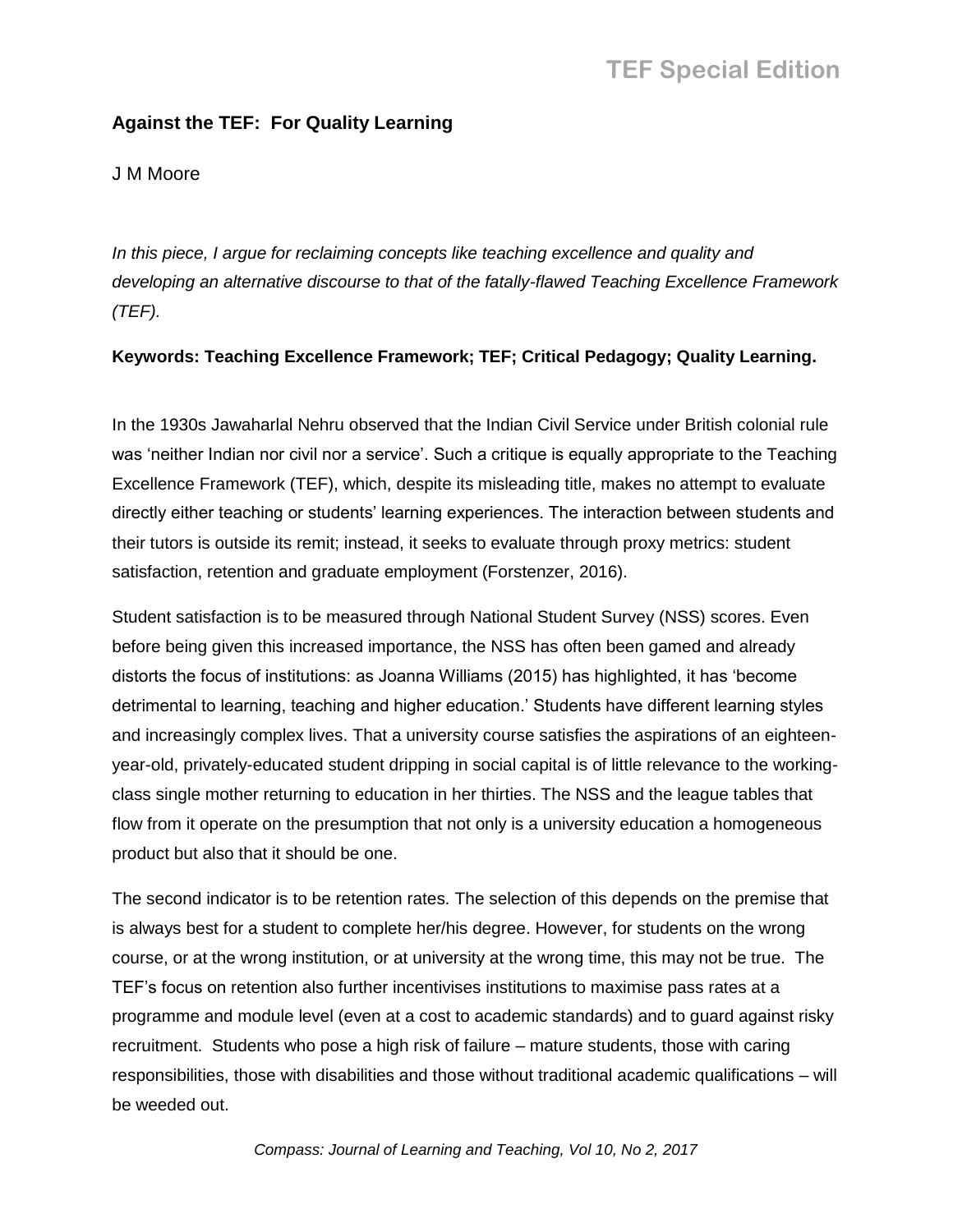# **TEF Special Edition**

The final metric is graduate employment. This is determined by several factors, many of which the quality of teaching can never influence. Social capital - connections available through family and former schools - are unevenly distributed across the university sector. This, like the other metrics, will perpetuate society's existing structural inequalities by rewarding the universities which recruit the most privileged students.

My critique of the TEF is hardly original (Patterson, 2015). However critique is not sufficient, we urgently need to imagine an alternative and develop a counter discourse, that reclaims concepts like educational 'quality', 'excellence' and 'value' for a democratic, participatory and critical pedagogy. To start a debate on what this might look like, may I make some provisional suggestions:

- 1. Firstly, we should reject the idea that different universities can be directly compared. Each university should have its own distinct mission, philosophy and purpose. Widening participation requires greater diversity within higher education so that we can cater for the full spectrum of students. It is diversity rather than league tables which will give real choices to students.
- 2. Universities and their staff need to learn about their students' lives. With the exception, perhaps, of those attending elite institutions, the lives of students are becoming increasingly complex, with consequent impact upon their ability to engage fully with academic life (Paired Peers Project, 2013). Knowing this, we should re-engineer how we deliver HE so that it is genuinely accessible all students, not just middle-class kids funded by the bank of mum and dad.
- 3. Within institutions and teaching teams, we should be more proactive in promoting a critical pedagogy, in order to enable quality learning. How we teach and how students learn should be negotiated with students. Students must realise that higher education should challenge them and teaching staff must sharpen their awareness of their students' learning needs. It is incumbent upon us to welcome the experiences our students bring with them and take seriously their critiques of the curriculum.
- 4. University leaders need courage. Increasingly, they have become willing agents of government policy. The limp acceptance of the Prevent agenda (which, as well as threatening the integrity of our relationship with Muslim students, curbs free speech and